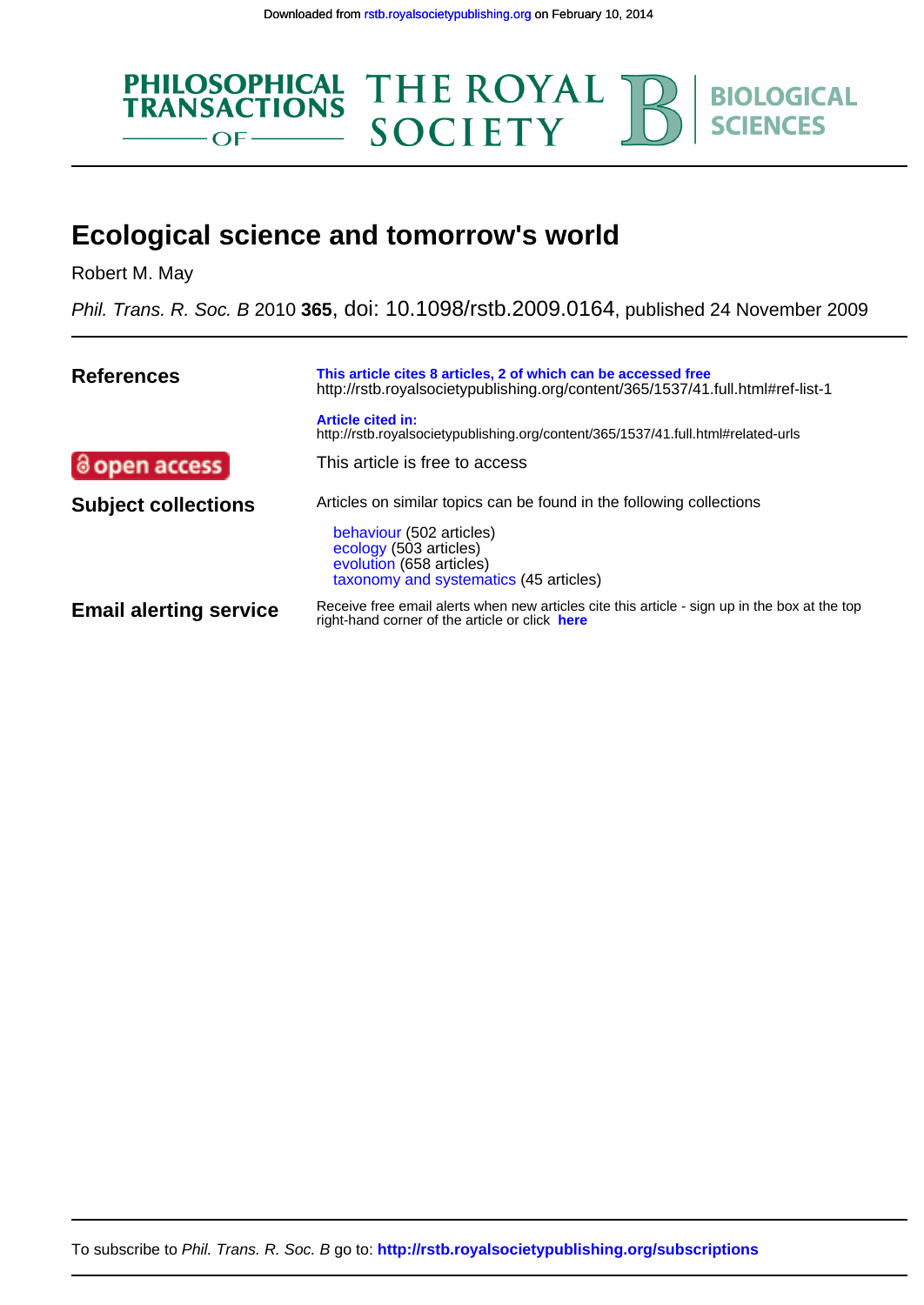

Review

# Ecological science and tomorrow's world

Robert M. May\*

Zoology Department, Oxford University, Oxford OX1 3PS, UK

Beginning with an outline of uncertainties about the number of species on Earth today, this paper addresses likely causes and consequences of the manifest acceleration in extinction rates over the past few centuries. The ultimate causes are habitat destruction, alien introductions, overexploitation and climate change. Increases in human numbers and *per capita* impacts underlie all of these. Against a background review of these factors, I conclude with a discussion of the policy implications for equitably proportionate actions—and of the difficulties in achieving them.

Keywords: biodiversity; extinction rates; population growth; ecological footprints; cooperation

It takes a very bold, or perhaps a very foolish, individual to write an essay on their field's big questions, much less on promising approaches that could produce a paradigm shift. One does well to keep in mind some of the spectacularly silly things that have been said in such a context: 'The time has come to close the book on infectious diseases' (the US Surgeon General in 1997); 'Heavier than air flying machines are not possible' (Lord Kelvin, PRS 1895); 'There is a world market for fifteen large computers' (Chairman of IBM 1945).

My field is ecology, broadly defined. And so, boldly or foolishly or otherwise, this essay aims briefly to sketch some areas where recent advances or continuing gaps in ecological science intersect with environmental problems and policy issues.

The essay is organized as follows. First, looking beyond ourselves, I focus on rising rates of species extinctions among plants and other animals: how much of Nature's diversity is known to us; how do recent and likely future extinction rates compare with what we know of the fossil record; how well do we understand the interplay between biological diversity and ecosystem services that humans depend on. Second, I turn briefly to the causes of the rising rates of biological impoverishment. Ultimately, these can be seen as resulting from the increasing magnitude of humanity's 'ecological footprint' (EF), itself a combination of more people and more impact per person. So §3 deals with human population growth, and §4 with rising impacts (over the past 150 years, population increased roughly sevenfold, and so has the average per capita energy consumption, for an overall 50-fold growth in humanity's EF). The fifth and concluding section indicates some of the policy implications, essentially all of which involve a major problem—arguably evolutionary biology's major unsolved problem—of the occurrence and

maintenance of cooperative behaviour in large groups of unrelated humans.

## 1. EXTINCTION RATES: PAST, PRESENT, FUTURE

According to its website on 20 December 2008, the US Library of Congress has exactly 20 854 810 catalogued books. In our planet's library of life, how many distinct species of plants and animals are known to science? Probably around 1.6 million or so, but this number is uncertain to around 10 per cent. Despite recent advances in coordinating and digitizing information held in many institutions around the world (which taken at face value might suggest a number more like  $1.8-1.9$  million), there remain major uncertainties caused by synonyms—the same species separately identified, and separately named, in different collections. For the largest single taxonomic group, beetles, estimates suggest roughly 40 per cent of species are known from only one site, some from only one specimen. As older synonyms are being resolved, recent collections are producing new ones. A seminal analysis of this problem by [Solow](#page-7-0) et al. [\(1995\)](#page-7-0) suggests a synonymy rate of around 20 per cent in most invertebrate collections; recent advances are undoubtedly reducing this, but not to zero. We have a long way to go to rival the accuracy of library catalogues (for further discussion see [Godfray](#page-7-0) et al. [2008](#page-7-0)).

The more important question is how many distinct species are currently to be found on Earth? Numbers as high as 100 million and as low as three million have been suggested, and plausible estimates span the range 5–10 million or so ([Hammond 1995;](#page-7-0) [May](#page-7-0) [1999](#page-7-0)). Bird and mammal species (comprising 1% of all known species, but attracting roughly one-third of taxonomic efforts) are well studied, and new species turn up at the rate of only a few each year. A similar one-third of taxonomic attention is given to plant species (around 20% of the species' total). The vastly greater number of invertebrate animal species—the

<sup>\*</sup>[robert.may@zoo.ox.ac.uk](mailto:robert.may@zoo.ox.ac.uk)

One contribution of 19 to a Theme Issue 'Personal perspectives in the life sciences for the Royal Society's 350th anniversary'.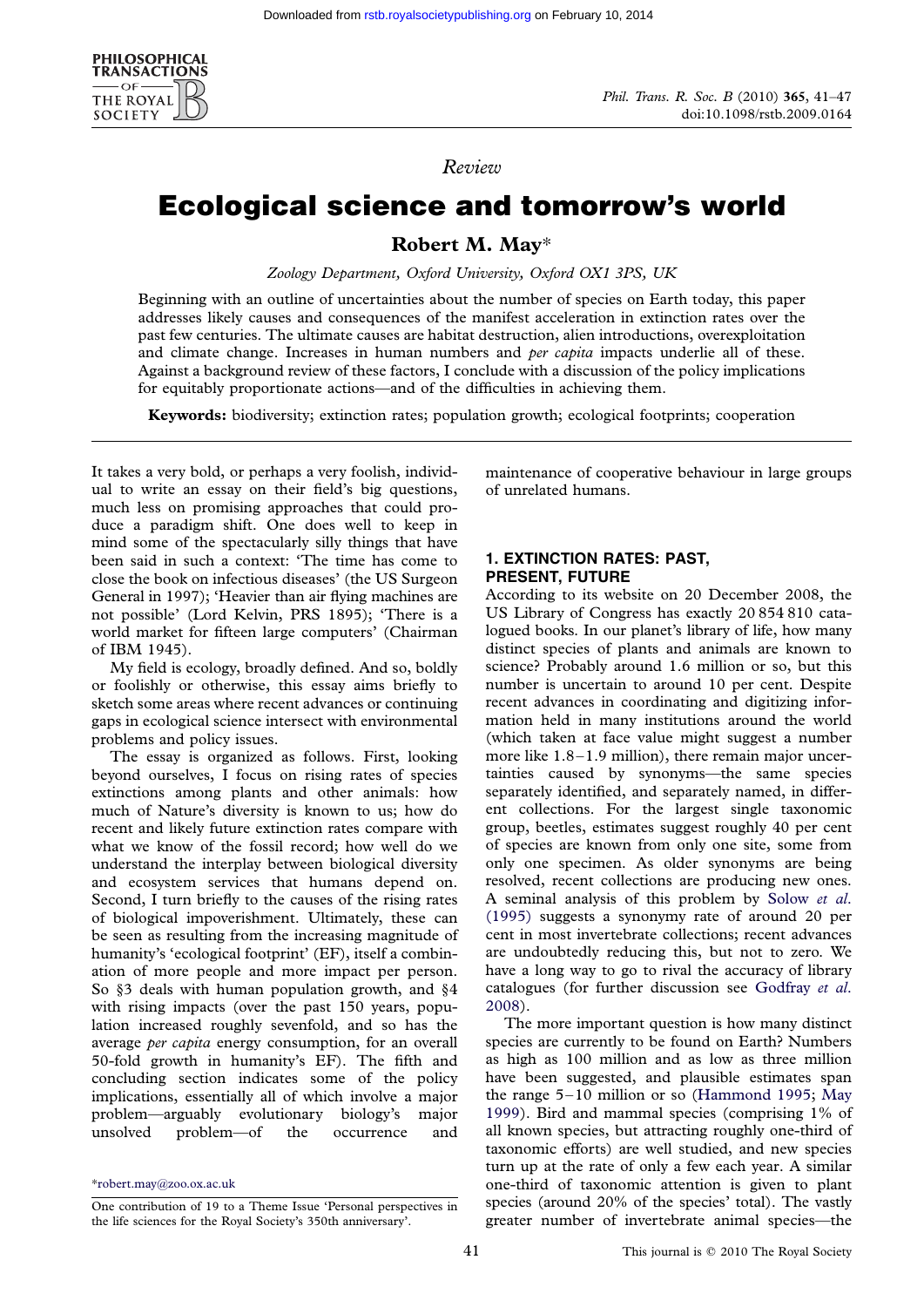small things which arguably run the world—attracts the remaining one-third.

Given these facts, it is not surprising that we know even less about the numbers of species to have become extinct over the past few decades. Table 1 (compiled from the [IUCN Red Data Book 2004](#page-7-0)) makes this plain. Although a lot is known about the status of birds, mammals and amphibians, the other vertebrates (reptiles and fish) do less well. This is even more true for plants. And our ignorance about invertebrate animals is emphasized by the fact that apparently only 0.06 per cent of those known to science—never mind the larger number not known are endangered. But, when re-expressed as a fraction of those evaluated, the number changes to 73 per cent (admittedly, this also reflects the fact that, unlike birds and mammals, invertebrates only get evaluated when someone knows them and is worried about them).

We can, however, say some relatively precise things about extinction rates, in relation to the average rates seen over the 550 Myr sweep of the fossil record. For the relatively well-studied bird and mammal species, there has been roughly extinction of one species per year over the past century. This estimate, moreover, is very conservative. There are a total of around 14 000 such species. So the typical bird or mammal species has, in effect, in recent years been playing a game of Russian Roulette with a single bullet in a gun of 14 000 chambers. This translates into an average expected species lifetime, before extinction, of around  $10<sup>4</sup>$  years at current rates, if birds and mammals are typical (which, of course, they might not be). Ten thousand may sound a long time, but it is shorter by a factor of order  $10^{-2}$  to  $10^{-3}$  than the background average lifespan of  $10^{6}$  to  $10<sup>7</sup>$  years seen in the fossil record. That is, recent extinction rates in well-documented groups have run 100–1000 times faster than the average background rates. This is the same acceleration in extinction rates as characterizes the Big Five episodes of mass extinction in the fossil record. And four different approaches to estimating impending rates of extinction suggest further acceleration by a factor 10 or more (for details, see [May 1999\)](#page-7-0).

All this is summarized well in [figure 1,](#page-3-0) taken from the [Millennium Ecosystem Assessment \(2005](#page-7-0)), which involved some 1360 scientists from 95 countries. This shows variously estimated extinctions per thousand species per millennium in the 'distant past' (average rates, as deduced from the fossil record), 'recent past' (1900s) and future (next several centuries).

Setting aside ethical questions about our responsibility to future generations, why should we care about the impending extinction spasm? The Millennium Ecosystem Assessment argues that utilitarian considerations alone should prompt grave concern. This conclusion is based on a comprehensive appraisal of the condition of, and trends in, the world's ecosystems. Ecosystem services are the benefit provided to humans as a result of species' interactions within the system. Some of these services are local (e.g. provision of pollinators for crops), others regional (e.g. flood control or water purification) and yet others global

Table 1. Species threatened with extinction ([IUCN Red](#page-7-0) [Data Book 2004](#page-7-0)).

| taxon         | all known species<br>in taxon $(\%$<br>threatened) | fraction threatened for<br>species of evaluated<br>status $(\%)$ |
|---------------|----------------------------------------------------|------------------------------------------------------------------|
| vertebrates   |                                                    |                                                                  |
| mammals       | 20                                                 | 23                                                               |
| <b>birds</b>  | 12                                                 | 12                                                               |
| amphibians    | 31                                                 | 31                                                               |
| reptiles      | 4                                                  | 61                                                               |
| fish          | 3                                                  | 26                                                               |
| plants        |                                                    |                                                                  |
| dicots        | 4                                                  | 74                                                               |
| monocots      |                                                    | 68                                                               |
| invertebrates |                                                    |                                                                  |
| insects       | 0.06                                               | 73                                                               |

(e.g. climate regulation). In its massive report, the Millennium Ecosystem Assessment identifies 24 categories of such ecosystem services, broadly grouped under three headings: provisioning, regulating and cultural.

[Table 2](#page-4-0) summarizes these 24 categories of service, along with indications of whether the services are being enhanced or degraded, according to fairly precise criteria ([Millennium Ecosystem Assessment](#page-7-0) [2005](#page-7-0)). Note that, of the 24 categories of ecosystem services, 15—roughly two-thirds—are being degraded or used unsustainably. Four, of which three involve food production, have been enhanced in the past 50 years. The status of the remaining five is equivocal, as indicated in the table.

The way economists conventionally calculate gross domestic product (GDP) takes little or no account of the role of ecosystem services. So an oil tanker going aground, and wreaking havoc on the region's biota, will typically make a positive contribution to conventional GDP (cleanup costs are a plus; environmental damage deemed not assessable). [Constanza](#page-7-0) et al. [\(1997\)](#page-7-0) have attempted to assess the 'GDP-equivalent' of the totality of the planet's ecosystem services. Their guesstimate is that such services have a value roughly equal to global GDP as conventionally assessed. Any calculation of this kind is beset with many uncertainties, and some would argue that you simply cannot put a price upon a service that is essential to life. I nevertheless find it helpfully indicative.

One important step in the direction of a more explicit and rigorous characterization of the components of ecosystem services is to develop indicators. It can be argued that ecologists and conservation biologists could learn from economists' long-standing set of common and clear indicators, which despite their recently exposed imperfections can be helpful in tracking and influencing the development of markets.

In principle, such worries about the impacts that loss of species can have on the survival of ecosystems could be counterbalanced by faith that human ingenuity could—if we understood the structure and function of natural ecosystems well enough—be managed to deliver crucial ecosystem services in a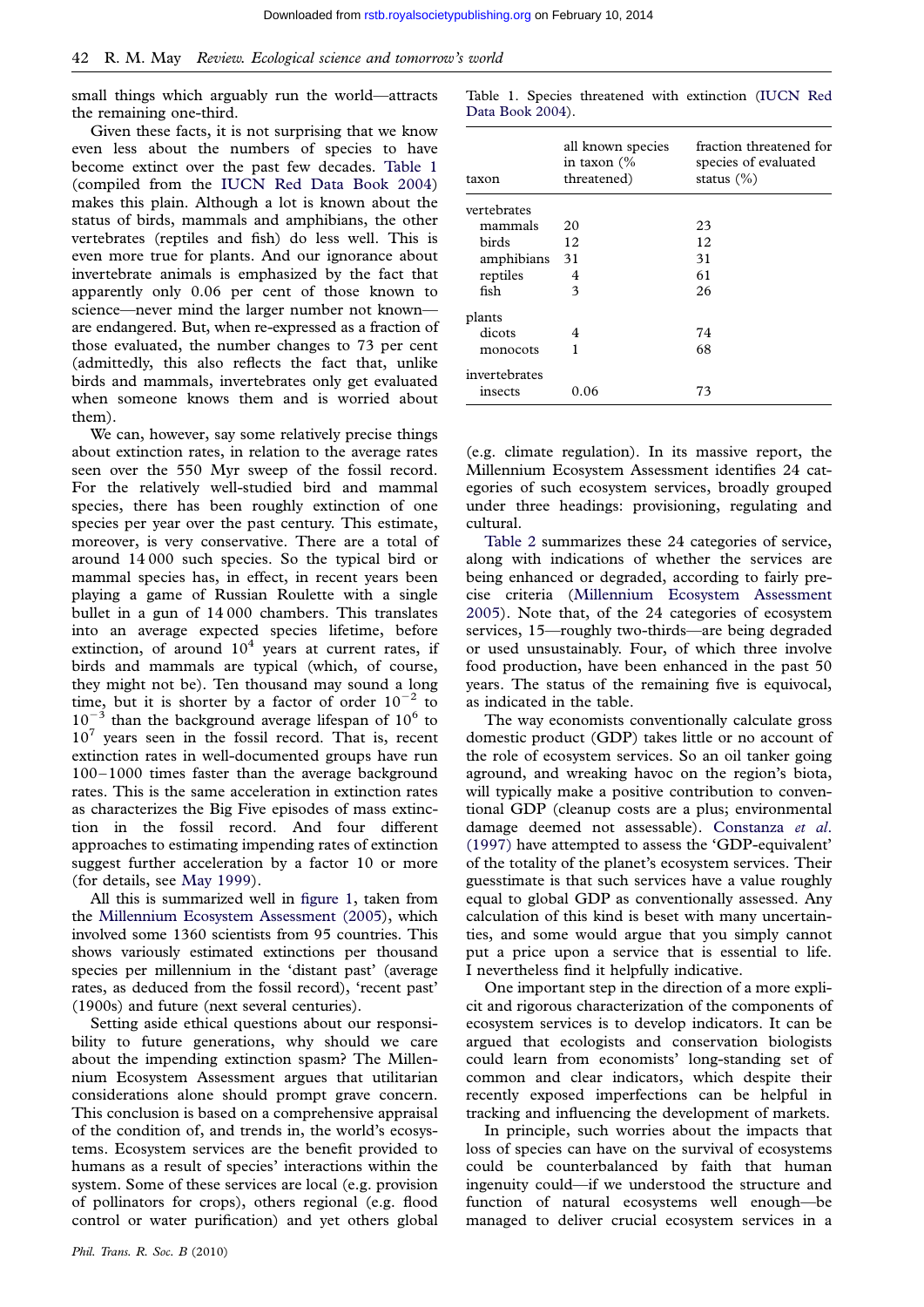<span id="page-3-0"></span>

Figure 1. Species' extinction rates, expressed as extinctions per thousand species per millennium. 'Distant past' refers to average extinction rates as estimated from the fossil record; 'recent past' refers mainly to the past century and 'future' estimates are based on a variety of techniques (species–area models; rates at which species are shifting to increasingly more threatened categories and others) and pertain mainly to the next few centuries. For details, see [Millennium Ecosystem Assessment \(2005\)](#page-7-0).

biologically impoverished world. Again setting aside the question of whether we would want to live in the world of the cult movie Bladerunner, we must ask how close we are to such understanding. Notwithstanding significant recent advances, I think we have still a long way to go ([Dunne 2006;](#page-7-0) May [2006](#page-7-0), [2007](#page-7-0)). But that is another essay.

#### 2. CAUSES OF SPECIES' EXTINCTIONS

As reviewed by [Diamond \(1989\)](#page-7-0), the main causes of documented extinctions over the past several centuries are habitat loss, overexploitation and introduction of alien species. Often two, or all three, combine. All three are the result—directly for the first two, and often unwittingly for the third—of human activities.

More recently, the ever-growing atmospheric input of the greenhouse gas carbon dioxide from the burning of fossil fuels is causing climate change that can amplify these existing threats, and also add new ones, both regionally and globally. Although there are doubts about the detailed time scales of some nonlinear processes (melting of glaciers and ice caps; alterations in thermohaline flows; thawing permafrost), there are no doubts that climate change is real, primarily human created and with serious consequences. The deleterious effects on many plant and non-human animal populations are already apparent (Root et al[. 2003;](#page-7-0) [Thomas](#page-7-0) et al. 2004; [Kerr & Kharuba](#page-7-0) [2007](#page-7-0)).

In short, the causes of the dramatic acceleration in species' extinction rates over the past century and more is unambiguously the growth in humanity's EF,

itself a product of increasing human numbers and increasing impact per person. As defined by [WWF](#page-7-0) [\(2008\),](#page-7-0) the EF for a specific country in a given year measures its demand on the biosphere in terms of the area of biologically productive land and sea required to provide the resources used and to absorb the waste produced by that country, given its inhabitants' collective habits in that year. The global EF is then simply the sum over all countries. [Figure 2](#page-4-0) illustrates the trends and—recognizing the imprecisions inherent in such estimates—nevertheless suggests that we are at or beyond sustainable limits.

Some interesting paradoxes are inherent in this concept. The average Swede in 2001 had an EF of 7.0 ha, in a country where a 9.8 ha EF was sustainable. The equivalent figures for Egypt were 1.5 and 0.5 ha. Who is the more virtuous: the average Swede living within the country's sustainable limits or the average Egyptian with roughly one-fifth the personal EF yet exceeding the country's sustainable capacity by a factor of three? We will return to this point below, but first look in more detail at historical trends in overall growth of human populations and of per capita impacts.

#### 3. HUMAN POPULATION GROWTH

It is a fairly common misconception that human numbers have increased roughly exponentially since Homo sapiens first emerged. Nothing could be further from the truth. During our roughly 200 000 years as hunter-gatherers, human numbers probably never exceeded 5–10 million. With the beginning of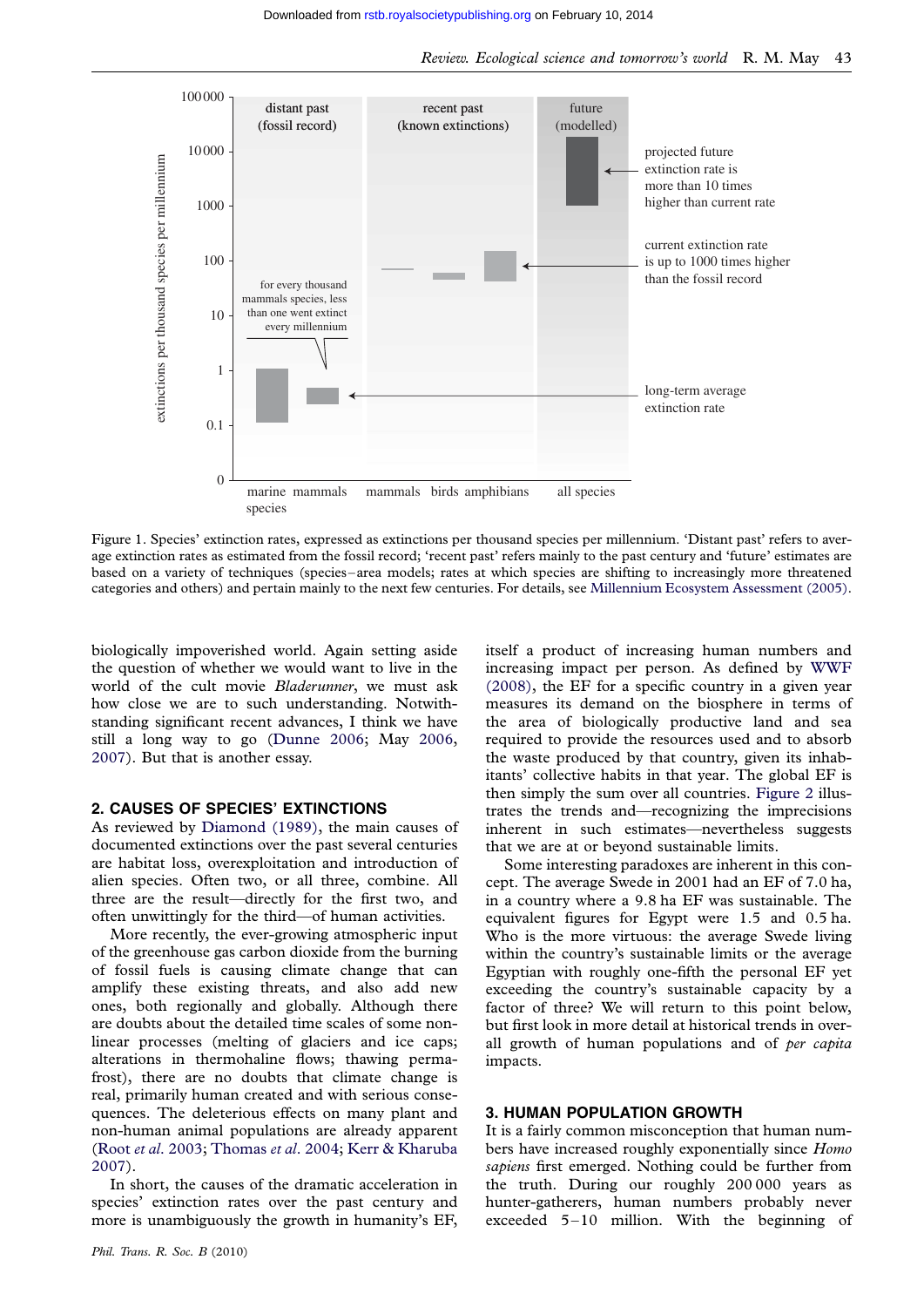<span id="page-4-0"></span>

| service                                          | status <sup>a</sup>      | notes                                                                                                                                         |
|--------------------------------------------------|--------------------------|-----------------------------------------------------------------------------------------------------------------------------------------------|
| provisioning services                            |                          |                                                                                                                                               |
| food                                             |                          |                                                                                                                                               |
| crops                                            | $^{+}$                   | substantial production increase                                                                                                               |
| livestock                                        | $^{+}$                   | substantial production increase                                                                                                               |
| capture fisheries                                | $\overline{\phantom{0}}$ | declining production due to overharvest                                                                                                       |
| aquaculture                                      | $^{+}$                   | substantial production increase                                                                                                               |
| wild foods                                       |                          | declining production                                                                                                                          |
| fibre                                            |                          |                                                                                                                                               |
| timber                                           | 土                        | forest loss in some regions, growth in others                                                                                                 |
| cotton, hemp, silk                               | $\pm$                    | declining production of some fibres, growth in others                                                                                         |
| wood fuel                                        | $\overline{\phantom{0}}$ | declining production                                                                                                                          |
| genetic resources                                |                          | lost through extinction and crop genetic resource loss                                                                                        |
| biochemicals, natural medicines, pharmaceuticals |                          | lost through extinction, overharvest                                                                                                          |
| fresh water                                      |                          | unsustainable use for drinking, industry and irrigation;<br>amount of hydro energy unchanged, but dams increase<br>ability to use that energy |
| regulating services                              |                          |                                                                                                                                               |
| air quality regulation                           |                          | decline in ability of atmosphere to cleanse itself                                                                                            |
| climate regulation                               |                          |                                                                                                                                               |
| global                                           | $^{+}$                   | net source of carbon sequestration since mid-century                                                                                          |
| regional and local                               |                          | preponderance of negative impacts                                                                                                             |
| water regulation                                 | $\pm$                    | varies depending on ecosystem change and location                                                                                             |
| erosion regulation                               |                          | increased soil degradation                                                                                                                    |
| water purification and waste treatment           | —                        | declining water quality                                                                                                                       |
| disease regulation                               | 土                        | varies depending on ecosystem change                                                                                                          |
| pest regulation                                  |                          | natural control degraded through pesticide use                                                                                                |
| pollination                                      | $-b$                     | apparent global decline in abundance of pollinators                                                                                           |
| natural hazard regulation                        |                          | loss of natural buffers (wetlands, mangroves)                                                                                                 |
| cultural services                                |                          |                                                                                                                                               |
| spiritual and religious values                   |                          | rapid decline in sacred groves and species                                                                                                    |
| aesthetic values                                 |                          | decline in quantity and quality of natural lands                                                                                              |
| recreation and ecotourism                        | 士                        | more areas accessible but many degraded                                                                                                       |

<sup>a</sup>  $+$  means enhanced, – means degraded, in the senses defined in the main text.

<sup>b</sup>The evaluation here is of 'low to medium certainty'; all other trends are 'medium to high certainty'.



Figure 2. An estimate of the total EF of the human population, 1960–2001, as defined and discussed in the text. The straight line shows our planet's estimated biological capacity, that is the total EF available on a sustainable basis (after [WWF 2008](#page-7-0)).

agriculture and early cities, some 10 000 years ago, this began to change. Populations are estimated to have grown faster in the first 5000 years of this journey than in the second (until roughly the middle of the previous millennium), owing to the impact of infectious diseases that could not be maintained in low-density populations (endemic measles, for example, needs populations of half a million or so).

The scientific–industrial revolution in the West saw another surge. But, overall, it took all of human history to attain the first billion, around 1830; 100 years to double again; 40 for the next doubling, around 1970 and we are now roughly 6.7 billion. There has never been anything remotely similar to the past 60 years or so, with the advent of truly science-based medical understanding, which has seen human populations roughly treble in the span of one lifetime.

One way of emphasizing the singularity of the recent past is to note that 50 years ago the average life expectancy at birth was 46 years. Today it is 64 years. In the developed world, we may have difficulty relating to a life expectancy of 46 years only 50 years ago, but this is because the difference in life expectancy between developed and developing worlds then was 26 years; the corresponding figure today is a still disgraceful 12 years. Another way is to observe that the total number of humans ever to have lived is estimated at around (a bit less than) 100 billion. One of Walt Whitman's poems has a memorable image—thinking of all past people lined up in orderly columns behind those living—'row upon row rise the phantoms behind us'. Actually, looking over our shoulder, we would see only around 15 rows.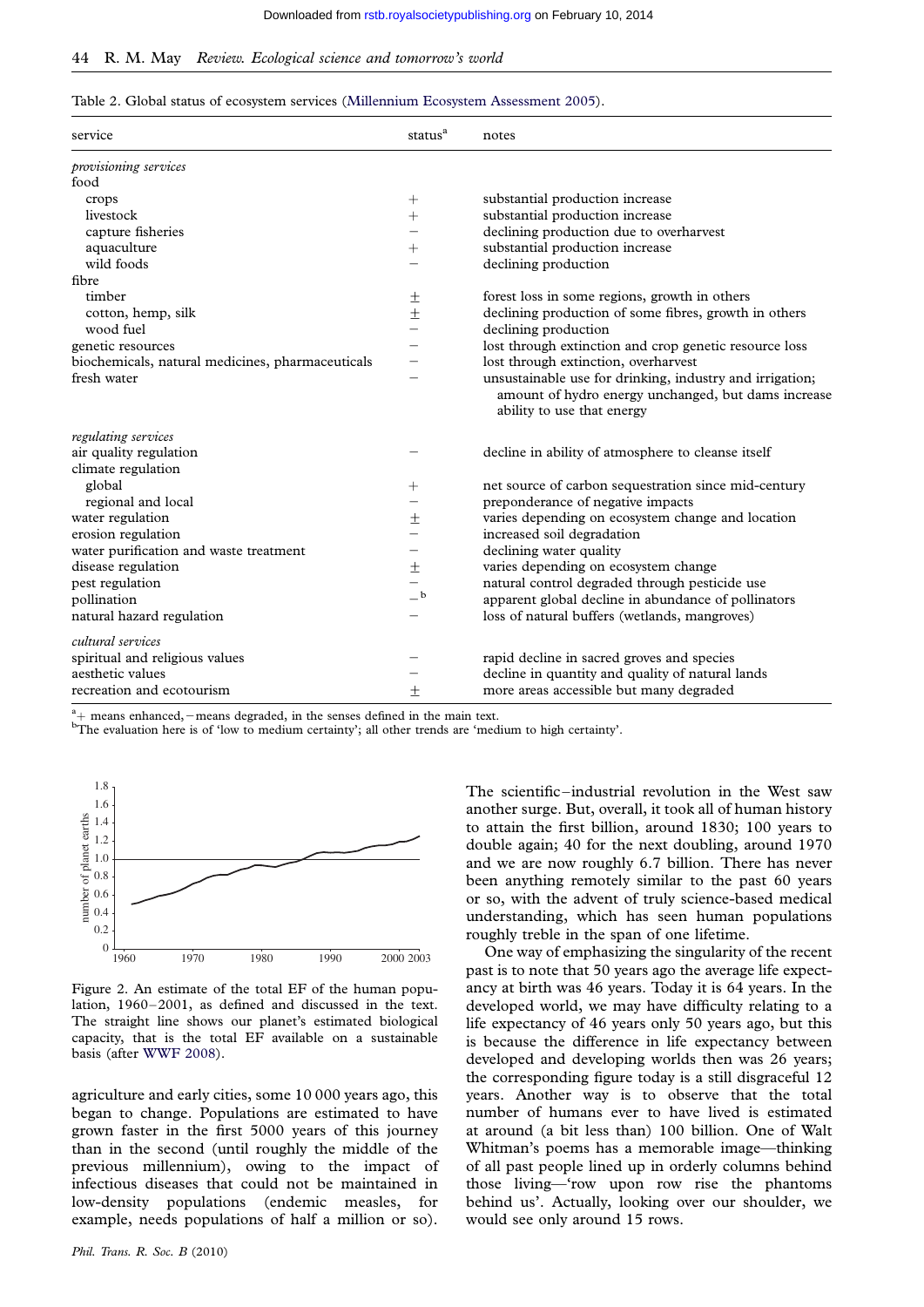In remarkable contrast to these age-old trends, the current decade—and possibly even the current year, 2009—sees a 'tipping point' in our demographic history: the planet's average woman is having almost exactly one female child. That is, global average fertility rates are at replacement levels. Of course, the recent past results in age profiles containing many more children and young people than older ones, so that if indeed fertility rates continue at replacement levels the population will continue to grow, to some nine billion or so, before possibly coming to equilibrium around 2050.

These relatively recent changes in demographic patterns can be brusquely but accurately summarized as resulting from increasing education and empowerment of women, and rising prosperity. The former is arguably more important than the latter, a view that is supported by the fact that such global averages also contain great disparities among individual countries. And these disparities are not simply between the developed and the developing world: the USA, for example, currently has average fertility rates well above replacement (in contrast to most European countries, many of which have declining populations), while Bangladesh, which from its beginning as an independent nation has fostered education of women and non-coercive availability of fertility control, shows fertility rates approaching replacement levels (in marked contrast with Pakistan, where fertility rates remain high). And these contrasting examples could be multiplied many times over.

Against this background, and also mindful of the Royal Society's 350th Anniversary, it is worth noting that in 1992 the Presidents of the Indian National Science Academy, the US National Academy of Sciences, the Royal Swedish Academy of Sciences and the Royal Society proposed a meeting of the world's academies of science, to prepare a joint statement about population, in preparation for the UN Conference on Population and Development in Cairo in 1994. Fifty-eight academies attended this 'Population Summit of the World's Science Academies' in New Delhi in 1993. This meeting placed strong emphasis on the education and empowerment of women. The meeting had one fruitful outcome, in that it paved the way for the establishment of the Inter-Academy Council in 2001. But in its initial and primary purpose it was less successful. It provoked a counter-movement by a fundamentalist 'coalition of the unwilling', led by the religious right in the USA, the Vatican and Saudi Arabia, which essentially took women's rights off the Cairo agenda and went on to the truly remarkable achievement of removing any mention of population from the UN's Millennium Development Goals.

### 4. HUMANITY'S ECOLOGICAL IMPACTS

When we were hunter-gatherers, our energy consumption was little more than that required, and obtained from food, to maintain metabolic processes. Conforming to a rather pervasive but ill-understood ecological rule that holds for many other animals, humans spent about 0.1 of a calorie to put 1 calorie into

their mouths. By around 1900, although roughly half the workforce in developed countries were still to be found on the farm (in the UK, ahead of the wave, the proportion was declining to around 35%), advances in agricultural science meant it took 1 calorie to put 1 calorie on the table. Today the ratio, in developing countries, is more like 10:1, or more. And this 100-fold energy increase compared with earlier ages is supplied mainly by burning fossil fuels.

[Vitousek](#page-7-0) et al. (1986) estimated that humans use, directly or indirectly, approximately 40 per cent of all terrestrial net primary productivity. Subsequent analyses of satellite images confirmed this, showing 40 per cent of land area modified by humans. Global agriculture currently uses 60 per cent of all run-off water ([Sachs 2008](#page-7-0)), and projecting current trends in demand (70% for agriculture) versus sustainable supply of fresh water shows the curves crossing around 2040. Note also that of all the atmospheric nitrogen fixed in 2007, 55 per cent came from the Haber–Bosch chemical process, subsidised by fossil fuels, rather than from the natural biogeochemical processes that built the biosphere.

The wider implications for feeding tomorrow's world are explored in Beddington's essay in this volume. The implications for other animals and plants, and thence for sustainability of ecosystem services, were touched upon above, but one aspect merits revisiting here. An important, but relatively underdeveloped, area of ecological science asks: how can we alter habitats and ecosystems to provide for human needs, but do so subject to constraints which preserve both particular individual species and key elements of the ecosystems? This will be no easy trick, as it involves detailed ecological understanding case by case. [Terborgh's \(1983\)](#page-7-0) Five new world primates is a pioneering work in this arena. It identifies a specific subset of tree species that would need to be kept in order for more intensive human exploitation of forests in the region of his study site to be reconciled with the continued survival there of five species of New World Monkeys, all omnivores with a mixed diet of different fruits and small prey items. A more wide ranging discussion of these issues, in an African context, is given by [Western](#page-7-0) et al. (1994). There is, in my opinion, much need for more work on this subject.

Not only agriculture, but essentially all human activities—at home, at work, in the market place—involve external energy subsidies. These amount, as a global average although with huge variations from country to country, to 15 times that required to sustain metabolic processes. Roughly 80 per cent of these energy subsidies currently come from fossil fuels (coal, oil, gas), 10 per cent from biomass (some burned on a sustainable basis, some not), 7 per cent from nuclear and 3–4% from all other renewables. That is, 80–90% is putting carbon dioxide into the atmosphere. In the WWF's calculations of EF, accounting for such greenhouse gases—particularly in terms of preserving forests as buffers—is a major source of imprecision, although these difficulties do tend to cancel out in comparisons between actual and sustainable EFs in [figure 2.](#page-4-0)

[Figure 3](#page-6-0) shows, for the planet's major regions, the average EF per person (the height of the respective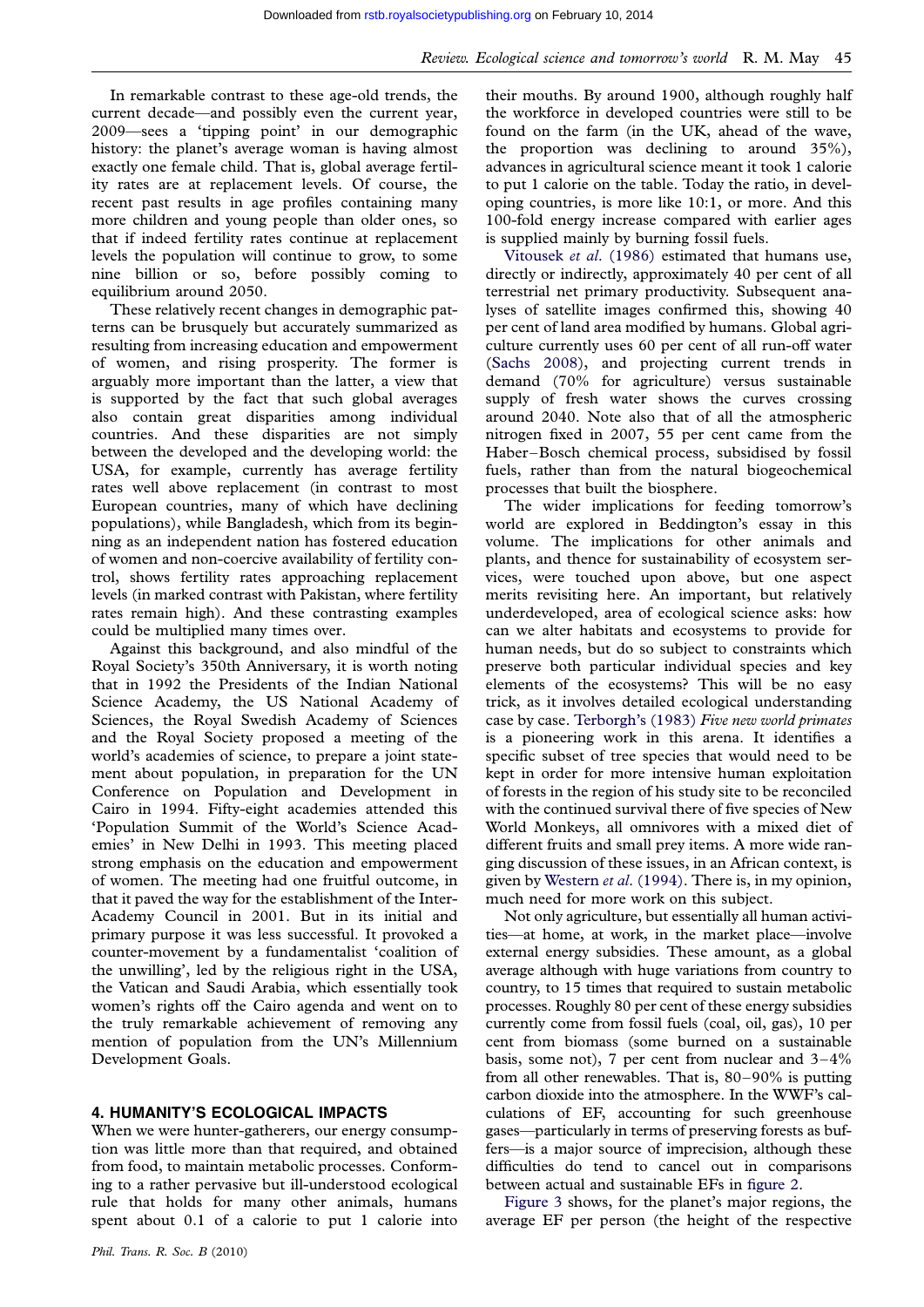<span id="page-6-0"></span>



Figure 3. The average human EF in 2003 is shown, in units of area, for each of the planet's major geographical regions. The corresponding populations are shown on the  $x$ -axis, and the resulting rectangular areas represent the total ecological footprint by region. Adding all these together gives the total human ecological footprint, as shown in [figure 2](#page-4-0) (after, [WWF 2008\)](#page-7-0).

area) and the total population (the width of the area). Obviously, the total footprint for each region is the area given by multiplying the total population times the average impact, EF, per person. The inequities are obvious, which takes us to the final section.

#### 5. POLICY IMPLICATIONS FOR A SUSTAINABLE WORLD

The actions needed to produce a sustainable future are as obvious in principle as they are difficult in practice.

For the population side of the equation, we need continued progress in educating women and giving them control over their lives, along with access to fertility control if that is their choice. The facts outlined earlier speak clearly for the efficacy of this. They also imply much stronger international action to oppose agencies and countries that tie international aid to forbidding distribution of condoms (even in countries with high incidence of HIV).

For the per capita impact aspects, arguably the most important single action will be the decarbonization of energy supplies. Given that only 3–4% of energy supplies currently come from renewable sources, this will not be easy. It is, however, in principle possible, as indicated for the UK by the first report of its [Committee on Climate Change \(2008\)](#page-7-0). Other measures involve the 'doubly green revolution' in agriculture [\(Conway 2007](#page-7-0)), as discussed in this volume by Beddington. Also important are scientific advances in understanding how to reconcile human uses of land and sea with preservation of ecosystem services and their attendant species, as called for above. The benefits of avoiding unnecessarily wasteful practices, and of adapting to (rather than resisting) some forms of environmental or cultural change, also should not be underestimated.

These huge and global problems—climate change, loss of biological diversity, pressure on water supplies and much else—demand globally cooperative solutions. The problems are further compounded by the need for nations to cooperate, but to cooperate in equitable proportions.

One glance at figure 3 makes obvious the need for action to be taken in a way which is equitably proportioned among countries. The rich world, with 13 per cent of the global population, has more than half the global GDP and likewise consumes roughly half the energy and generates roughly half the greenhouse gas inputs. Even more, it is responsible for roughly 80 per cent of the greenhouse gases already added to the atmosphere, most of which will remain there for decades to come.

These questions of cooperation, when 'I will if you will' too easily can degenerate into 'I won't if you won't', are explored in more detail in this volume by Levin and (rather differently) by Nowak. The essential point is that, although all would be better off if all cooperated, such systems are vulnerable to 'cheats', who enjoy the collective benefits without paying their dues. Such problems are receiving increasing attention in the scholarly literature, employing a variety of metaphors: the Tragedy of the Commons; the Free-Rider problem; the Prisoner's Dilemma and others. These metaphors are allied to artificial games in which the subjects (usually undergraduates) trade small sums of money to test limits to altruism and tolerance of cheating. Importantly, essentially none of this work involves the costs and benefits varying among the players, as it certainly does in the real world of figure 3.

My own speculation about how cooperative human societies evolved is both less academic and analytic, and more gloomy. Once we move out of the mists of pre-history, we find stories of dreamtime, creation myths, ceremonies and initiation rites, spirits and gods, with a unifying theme that all seek simultaneously to help explain the external world and also to provide a 'stabilization matrix' for a cohesive society. There are, moreover, some striking and unexplained similarities in belief systems and rituals from different times and places. Conscience, a simple word for a complex concept that helps foster behaviour in accord with society's professed norms, has been memorably defined by H. L. Mencken as 'the inner voice which warns us that somebody might be looking'. And how helpful it is if that somebody is an all-seeing, all-knowing supernatural entity.

Common to these conjectured 'stabilizing forces' in essentially all earlier societies are hierarchical structures, serving and interpreting the divine being or pantheon, along with unquestioning respect for authority. In such systems, faith trumps evidence.

But if indeed this is broadly the explanation for how cooperative behaviour has evolved and been maintained in human society, it could be bad news. Because although such authoritarian systems seem to be good at preserving social coherence and an orderly society, they are, by the same token, not good at adapting to change [\(Diamond 2005](#page-7-0)).

A fundamental principle emerging from the Neo-Darwinian Synthesis of around a century ago is Fisher's Fundamental Theorem, which states that a population's potential rate of change of gene frequency (which measures its ability to adapt to changing circumstances) is proportional to the variance in gene frequency, which will be small if essentially all individuals are well adapted to their current